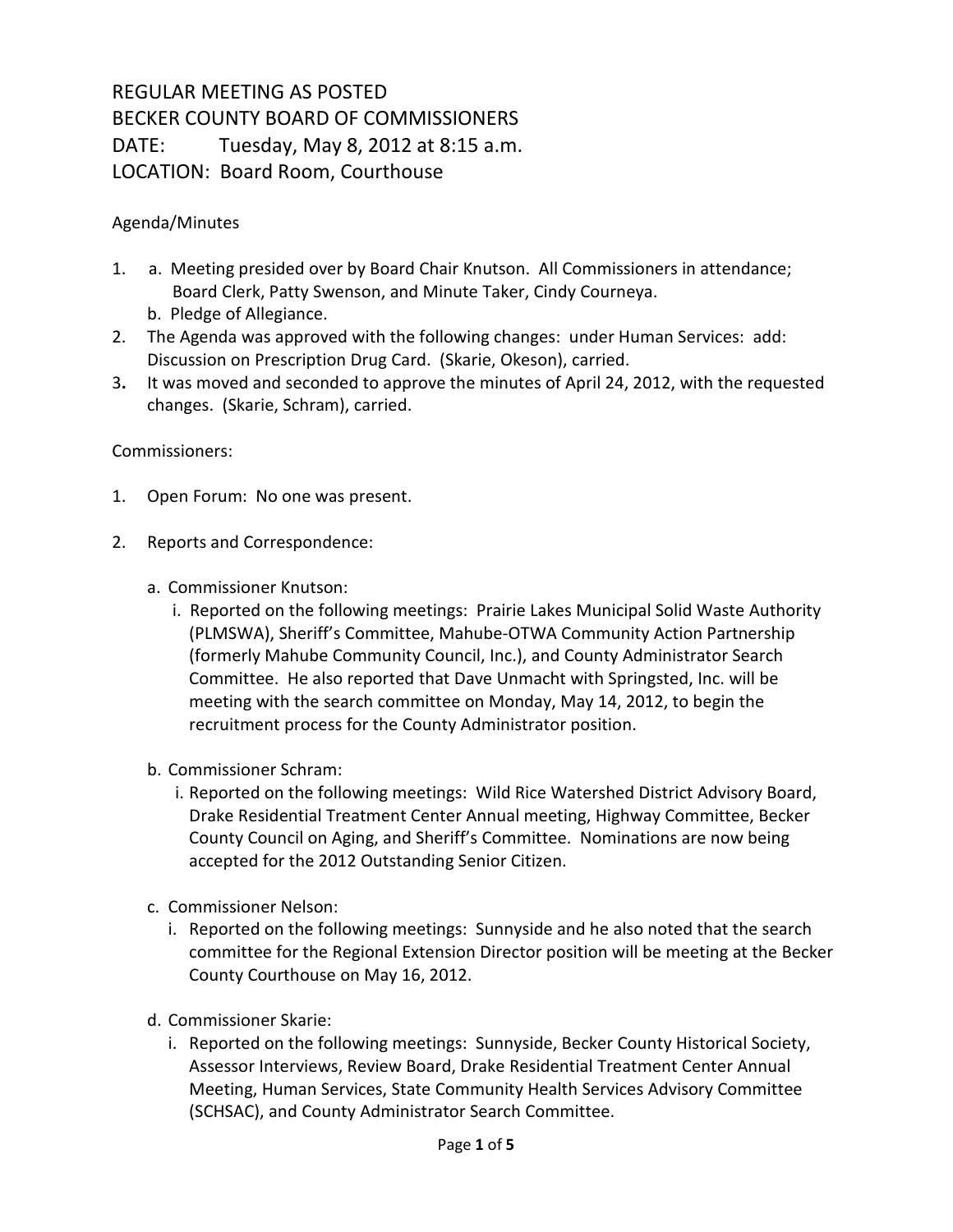- e. Commissioner Okeson:
	- i. Reported on the following meetings: Special meeting with Highway, Sheriff, and Transit in reference to radio needs, Assessor Interviews, Safety Committee, and Highway Committee.
- 3. Appointments:
	- a. It was moved and seconded to appoint Katherine Warren to the Recreational Advisory Committee (RAC) for the at large position. (Schram, Okeson), carried.
- 4. Report on Order, Enlargement, and Increase in Managers for the Buffalo Red River Watershed District (BRRWD): Patty Swenson presented:
	- a. Patty Swenson presented the Minnesota Board of Water and Soil Resources (BWSR) Findings of Fact, Conclusions and Order, dated April 25, 2012, which includes the Order that the Buffalo Red River Watershed increase the number of managers to seven, with two additional managers; one appointed each from Wilkin County and Otter Tail County, and that the Watershed Management Plan for the Buffalo Red River Watershed District be amended within two years of the date of this order, to include the Petitioned Area. Discussion was held.

Auditor-Treasurer: Mary Hendrickson presented:

- 1. Licenses and Permits:
	- a. It was moved and seconded to approve the New On-Sale Liquor Licenses (including Sundays) for:
		- i. Gabriel J. Line Tri Lakes Roadhouse Cormorant Township (name change). (Okeson, Schram), carried.
		- ii. Fair Hills, Inc., Wild Flower Golf Course Lake Eunice Township (change of status on existing business). (Skarie, Nelson), carried.
	- b. It was moved and seconded to approve the New 3.2 Beer Off-Sale License for:
		- i. Gabriel J. Line Tri Lakes Roadhouse Cormorant Township (name change on existing license). (Nelson, Skarie), carried.
	- c. It was moved and seconded to approve the Tubing License Renewals for:
		- i. Roger Klemm K & K Tubing Erie Township (Otter Tail River).

ii. James and Cathy Pihlaja – Charlies Otter Tail Tubing – Erie Township (Otter Tail River). (Schram, Okeson), carried.

- 2. Repurchase of Tax-Forfeited Parcels: Resolution: 05-121A:
	- a. It was moved and seconded to approve Resolution 05-12-1A, to approve the application for the Re-purchase of Tax Forfeited Lands for Pamela K. Risdon, Parcel Numbers 05.0048.001 and 05.0051.000, as outlined in said resolution. (Schram, Okeson), carried.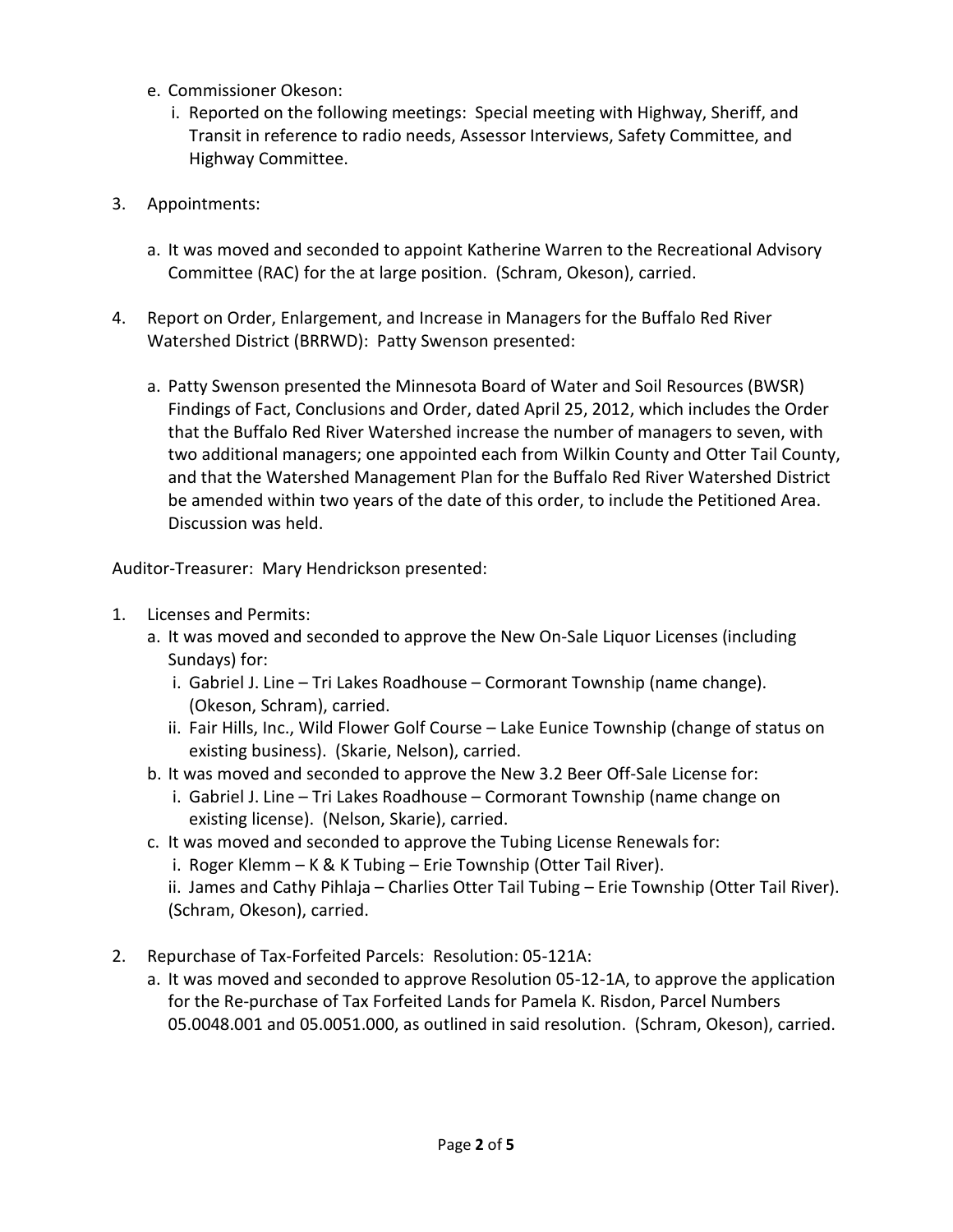Finance Committee Minutes:

- 1. It was moved and seconded to approve the Regular Claims, Over-90 Day Claims, and Auditor's Warrants (Tuesday Bills):
	- a. Over 90-Day Claims:
		- i. Mariposa Publishing in the amount of \$65.79 due to employee turnover.
		- ii. Tweeton Refrigeration in the amount of \$1,384.44 and \$2,156.50 due to lack of an invoice.
	- b. Auditor's Warrants: (Tuesday Bills):
		- i. 04/24/12 in the amount of \$157,944.11.
		- ii. 05/01/12 in the amount of \$6,341.31.
	- (Skarie, Schram), carried.
- 2. It was recommended to approve when presented the Human Services Claims.
- 3. It was recommended to approve when presented the Joint Powers Agreement with the Minnesota Department of Corrections for Work Release beds in the Minimum Security Facility.
- 4. It was recommended to approve when presented, Resolution 05-12-1H, to authorize filling a vacancy for a deputy position.
- 5. It was recommended to approve when presented, Resolution 05-12-1I, to authorize the purchase of a 2012 Dodge pickup from the State Bid Listing, at an estimated cost of \$21,000.
- 6. It was recommended to approve when presented, Resolution 05-12-1C, to authorize the purchase of a transit bus from a state approved vendor, at an estimated cost of \$59,000, with the county's obligation at \$11,800.
- 7. It was recommended to approve when presented, Resolution 05-12-1E, to authorize pursuing a campership grant with BTD Manufacturing, Inc..
- 8. It was recommended to approve when presented, Resolution 05-12-1F, to authorize the out-of-state travel for a Public Health supervisor to attend training required and paid for by the Nurse Family Partnership Grant.
- 9. It was recommended to approve when presented, Resolution 05-12-1B, to authorize filling a vacancy for a full-time custodian position, with the position being reorganized into a team lead.
- 10. It was recommended to approve when presented, Resolution 05-12-1G, to authorize filling a full-time Zoning Technician/E911 Coordinator position.
- 11. It was recommended to approve when presented, Resolution 05-12-1A, to authorize the repurchase of parcels 05.0048.001 and 05.0051.000 by the Estate of Pamela Risdon. This was presented and approved earlier in the meeting.
- 12. Mileage reimbursements for amounts over \$300 were discussed at the Team Management meeting and there will be continued discussions. Commissioner Nelson noted the need for addressing this issue.

Assessor: Steve Skoog presented:

- 1. It was moved and seconded to approve the abatements for:
	- a. PIN #08.0480.000 in the City of Detroit Lakes for the amount of \$118.00 due to a homestead correction.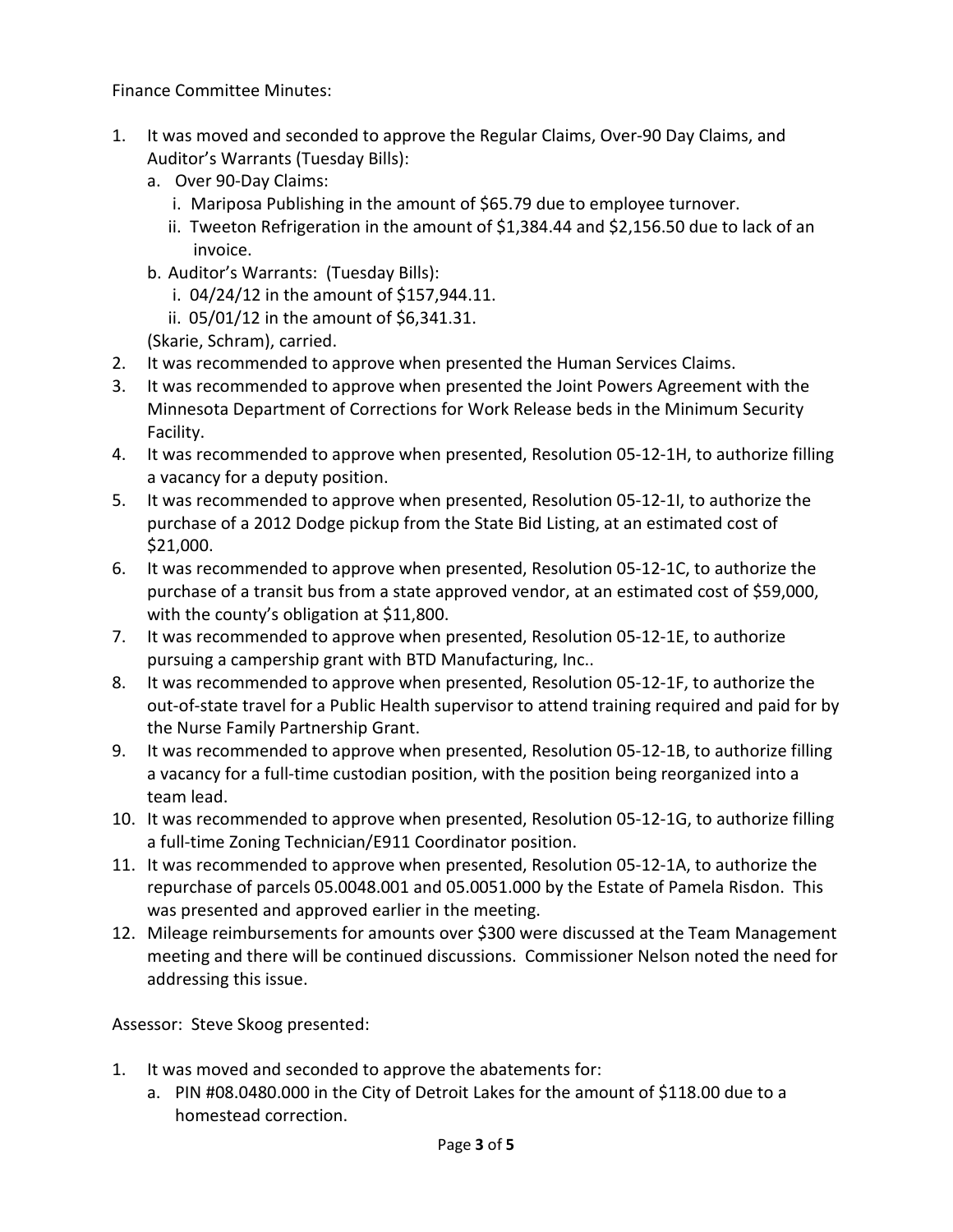b. PIN #49.0833.000 in the City of Detroit Lakes for the amount of \$250.00 due to a homestead correction. (Skarie, Okeson), carried.

Sheriff: Tim Gordon Presented:

- 1. It was moved and seconded to approve entering into a Joint Powers Agreement with the Minnesota Department of Corrections for Work Release beds in the Minimum Security Facility, effective July 1, 2012 through June 30, 2013. (Schram, Skarie), carried.
- 2. It was moved and seconded to approve Resolution 05-12-1H, to hire a full-time Sheriff's Deputy. (Schram, Nelson), carried.
- 3. The purchase of a snowmobile to replace the existing rescue snowmobile was approved at the Board meeting on April 24, 2012. In the process, it was determined that the mileage on the existing snowmobile was considerably less than previously noted and therefore it will be reconditioned rather than replaced, at an anticipated cost of \$1,500 to \$2000, with the remaining grant monies being expended for a single ATV/snowmobile trailer.
- 4. Sheriff Tim Gordon referenced a Facility Inspection Report issued by the Minnesota Department of Corrections, which he will be addressing at the next Board meeting on May 22, 2012.

Highway: Brad Wentz presented:

- 1. Mr. Wentz requested to add State Bridge Priority Amendment to the Highway agenda.
- 2. A motion was made by Commissioner Okeson to approve Resolution 05-12-1I, to authorize the purchase of a 2012 Dodge Pickup 4X4 Extended Cab, as outlined in the capital improvement request. Motion died for lack of a second. Discussion followed in reference to the radio needs and waiting until next year to purchase the pickup. Mr. Wentz reported that there are a total of 3-4 pickups that are in tough shape and by next year will need to replace more than one. He stressed the need for a county-wide plan or schedule on replacement of county vehicles. It was moved and seconded to approve Resolution 05-12-1I, to authorize the purchase of one 2012 Dodge 4x4 Extended Cab Pickup, as outlined in the capital improvement request. (Okeson, Skarie), carried. Commissioner Skarie noted that he would not agree to approve the purchase of a second vehicle this year, if requested.
- 3. It was moved and seconded to approve Resolution 05-12-1J, authorizing an amendment to the State Bridge Priority list, to include Old Bridge Number 97959, Road Number 159, as outlined in said resolution. (Schram, Okeson). Commissioner Schram withdrew his motion and Commissioner Okeson concurred, as a motion had not been made to add this item to the Highway agenda. It was moved and seconded to add to the Highway Agenda, Number 2: State Bridge Priority Amendment. (Okeson, Schram), carried. It was moved and seconded to approve Resolution 05-12-1J, to authorize an amendment to the State Bridge Priority list, to include Old Bridge Number 97959, Road Number 159, as outlined in said resolution. (Schram, Okeson), carried.